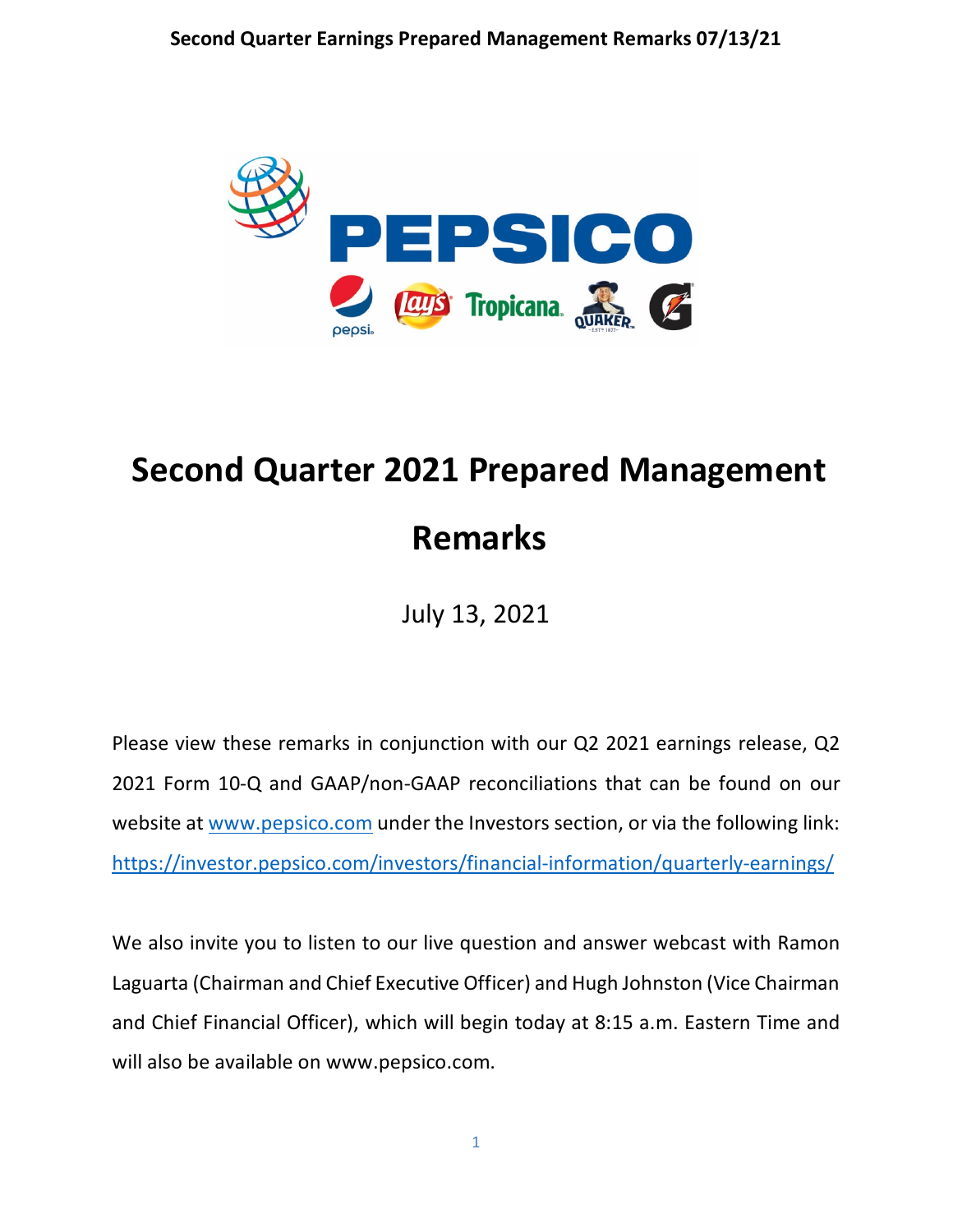#### **Cautionary Statement**

These prepared remarks contain forward-looking statements, including about our business plans and updated 2021 guidance and the potential impact of the COVID-19 pandemic on our business. Forward-looking statements inherently involve risks and uncertainties and only reflect our view as of today, July 13, 2021, and we are under no obligation to update. When discussing our results, we refer to non-GAAP measures, which exclude certain items from reported results.

Please refer to our Q2 2021 earnings release and Q2 2021 Form 10-Q, available on [pepsico.com,](http://pepsico.com/) for definitions and reconciliations of non-GAAP measures and additional information regarding our results, including a discussion of factors that could cause actual results to materially differ from forward-looking statements.

As a reminder, our financial results in the United States and Canada (North America) are reported on a 12-week basis while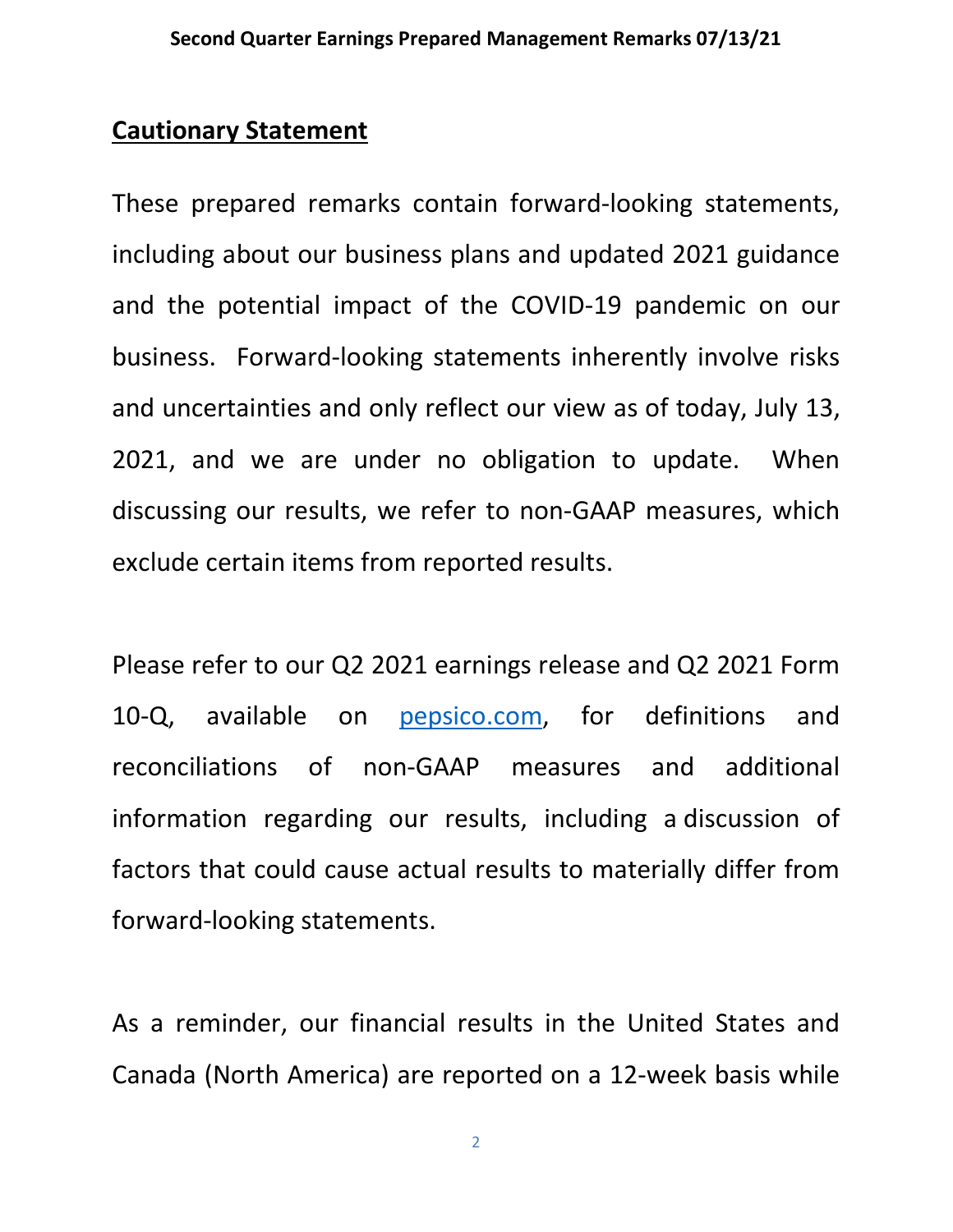#### **Second Quarter Earnings Prepared Management Remarks 07/13/21**

substantially all of our international operations report on a monthly calendar basis for which the months of March, April and May are reflected in our results for the 12 weeks ended June 12, 2021.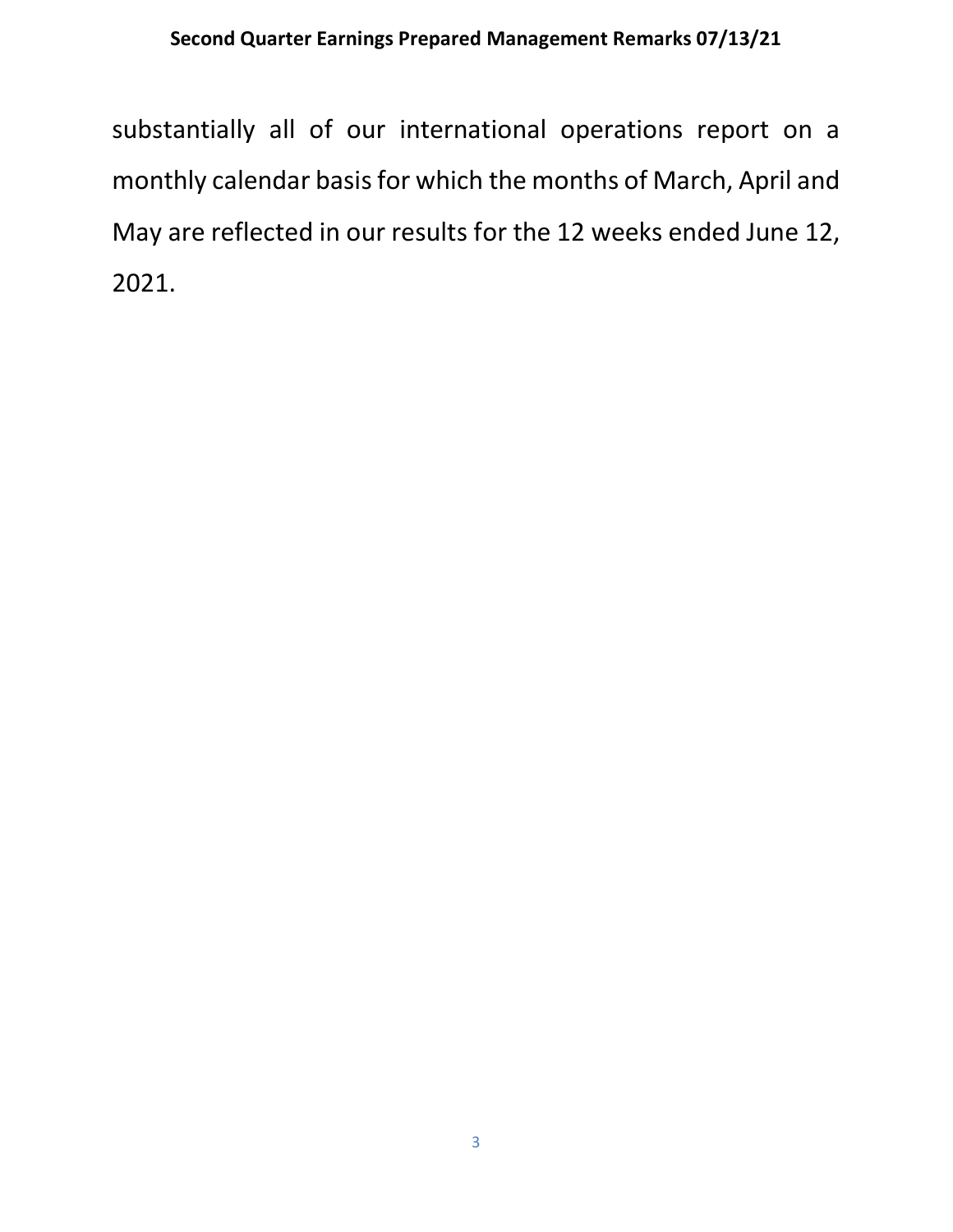## **Chairman and CEO and Vice Chairman and CFO Commentary**

We are very pleased with our results for the second quarter as our business delivered 12.8 percent organic revenue growth and 27 percent core constant currency earnings per share growth.

Given the strength of our results, we now expect our full year 2021 organic revenue to increase 6 percent, our core constant currency earnings per share to increase 11 percent and our core USD earnings per share to increase 12 percent.

We believe that our commitment to becoming a 'Faster, Stronger, and Better' organization is reflected in our strong results as we continued to invest in our people, brands, go-tomarket systems, supply chain, manufacturing capacity and digital capabilities to build competitive advantages.

For example:

• Our reported net revenue for the second quarter increased 20.5 percent and included strong organic volume growth,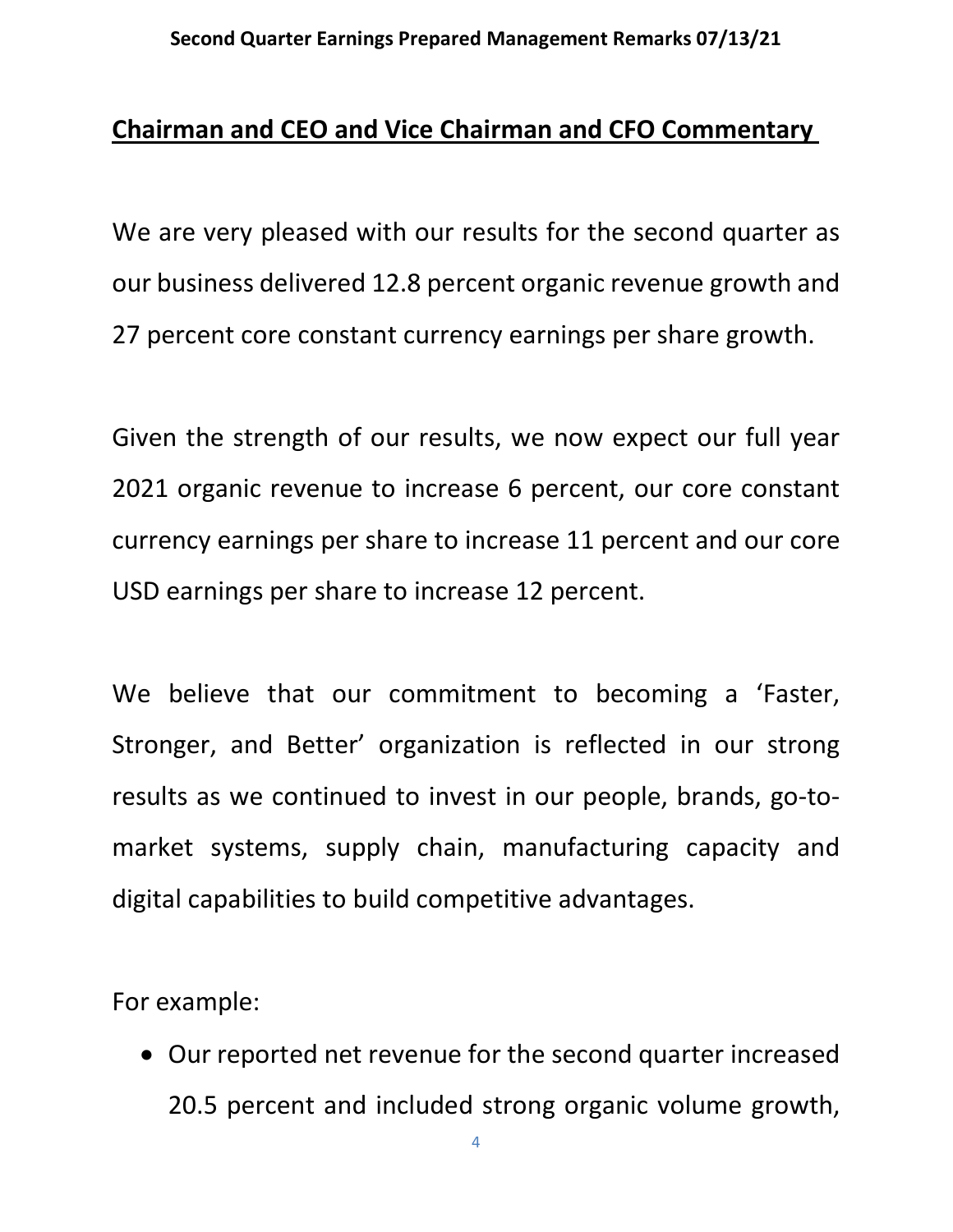disciplined net revenue management initiatives and the benefits from acquisition activity and foreign exchange translation;

- We held or gained share across many of our key global snacks and beverage markets, with strong performance and marketplace execution in our largest market, the U.S.; and
- Our core operating margin expanded 70 basis points during the second quarter, led by PepsiCo Beverages North America, which delivered more than 400 basis points of core operating margin expansion.

We also made further advancements in becoming a 'Better' organization by outlining a new set of goals that reflect our commitment of integrating purpose into our business strategy and becoming more planet positive. These include:

• Rolling out a new 'Positive Agriculture' ambition that will aim to spread regenerative farming practices across 7 million acres by 2030, estimated to eliminate approximately 3 million tons of GHGs;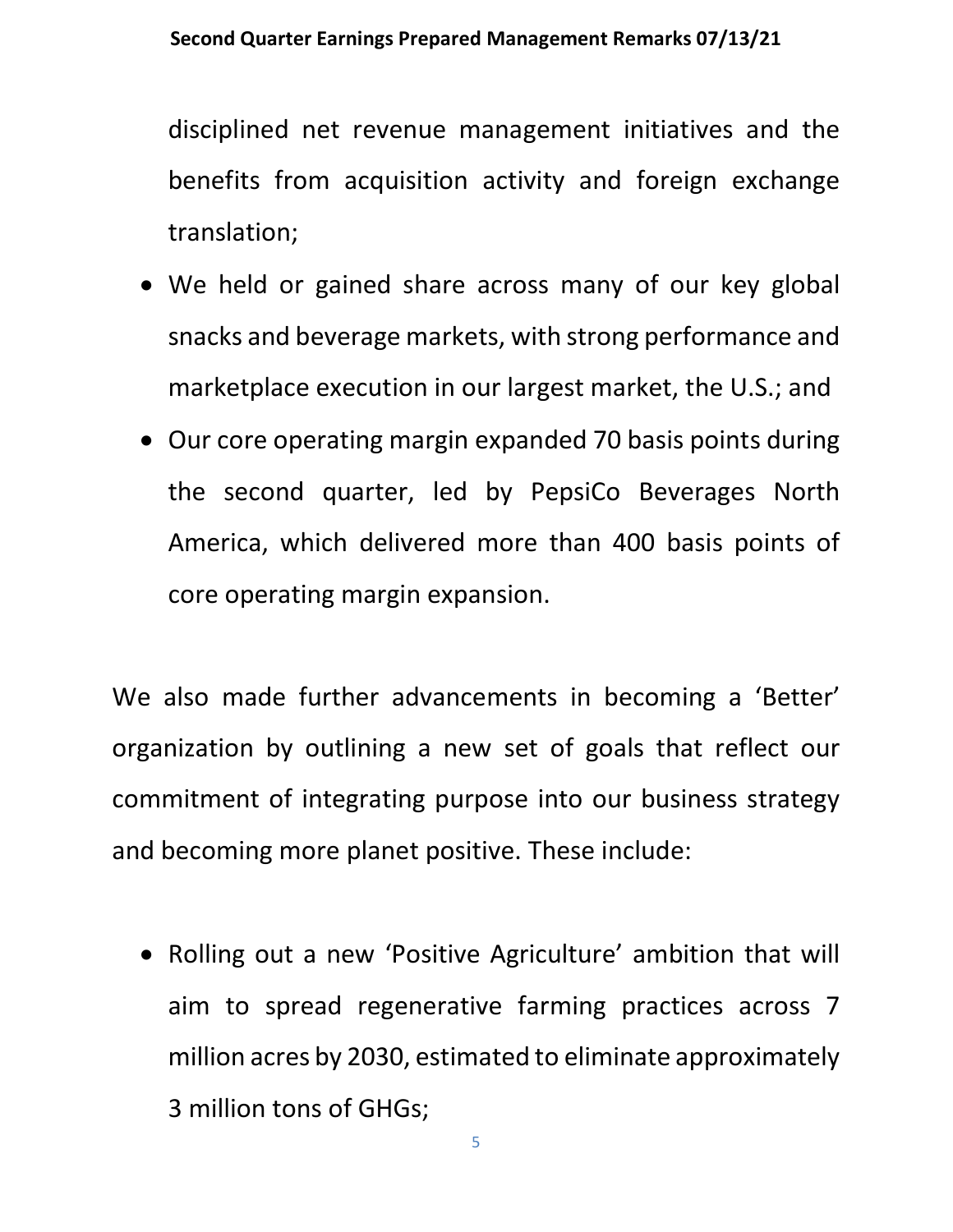- Transitioning to 100 percent renewable electricity across all company-owned and controlled operations globally by 2030, after achieving 100 percent renewable electricity for our U.S. direct operations in 2020;
- Exploring strategies that go Beyond the Bottle with expectations to reduce an estimated 78 billion single-use plastic bottles through 2025 via reusable platforms like SodaStream while also striving to eliminate all virgin plastic from our key Pepsi brand beverage bottles sold in nine European Union markets by 2022;
- Implementing water recycling as part of our global goal of replenishing 100% of our operational water use in high water-risk areas by 2025;
- Continuing to build on our progress of reducing added sugars, sodium, and saturated fats across our portfolio. For example, PepsiCo Europe recently pledged to reduce the average level of added sugars across its entire soft drinks portfolio by 25% by 2025 and 50% by 2030 (versus 2019); and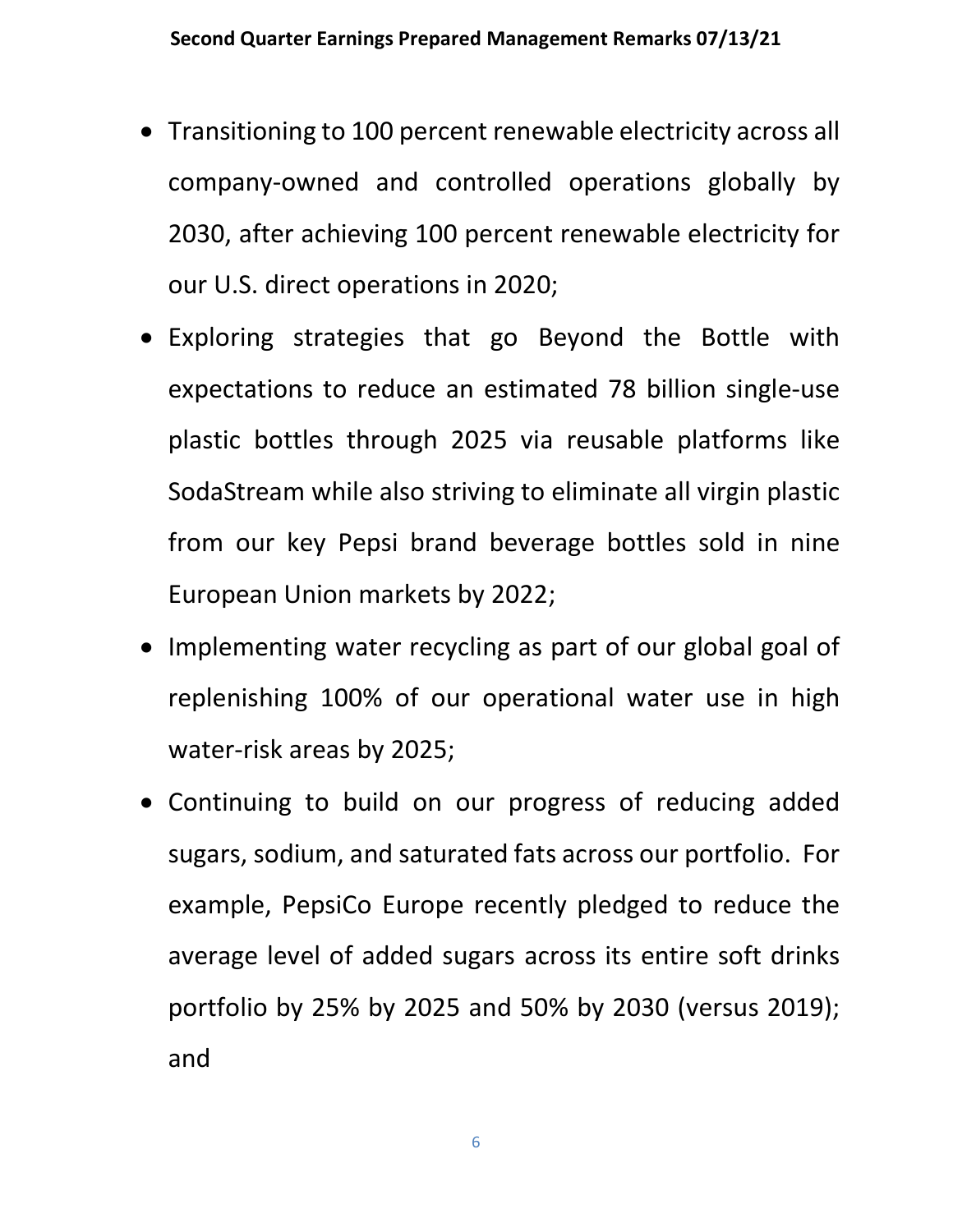• Advancing our Racial Equality Journey by promoting diversity and inclusion within our company, our supply chain partners, and our communities.

These goals and our progress are detailed within our recently published 2020 Sustainability Report, which is available at [www.pepsico.com.](http://www.pepsico.com/)

Our business strategy also demonstrates an ability to balance near-term priorities with strategic decision making that will build advantaged capabilities and position us to deliver long-term shareholder value.

To conclude, we believe our global business momentum remains strong. While consumer behaviors and preferences may shift as population mobility increases in certain markets, we are well positioned across categories and channels to succeed and win in the marketplace.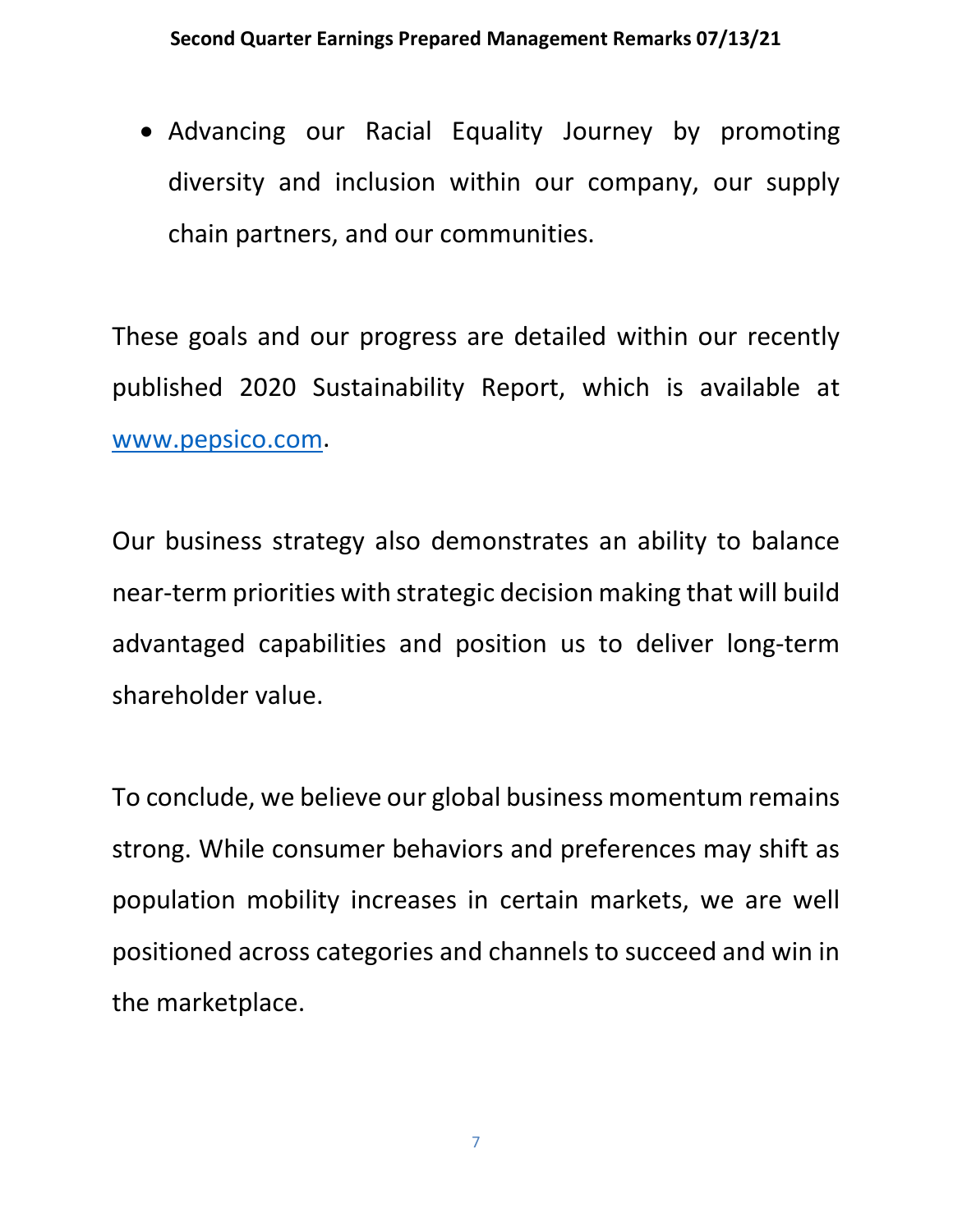#### **Second Quarter Earnings Prepared Management Remarks 07/13/21**

Our North America business trends have remained resilient while our international business results have improved despite ongoing restrictions and closures related to the pandemic.

Before we discuss our financial results and outlook in more detail, we would like to thank our highly experienced local teams and front-line employees who continue to focus on driving superior marketplace execution to serve our customers and communities. Our performance would not have been possible without your dedication.

#### **Second Quarter PepsiCo Financial Review**

We delivered 12.8 percent organic revenue growth which was comprised of 7 percentage points of volume growth and a 5 percentage-point contribution from price and mix.

Our global snacks business remained resilient as organic revenue grew 6 percent, while our global beverage business delivered 21 percent organic revenue growth as we lapped substantial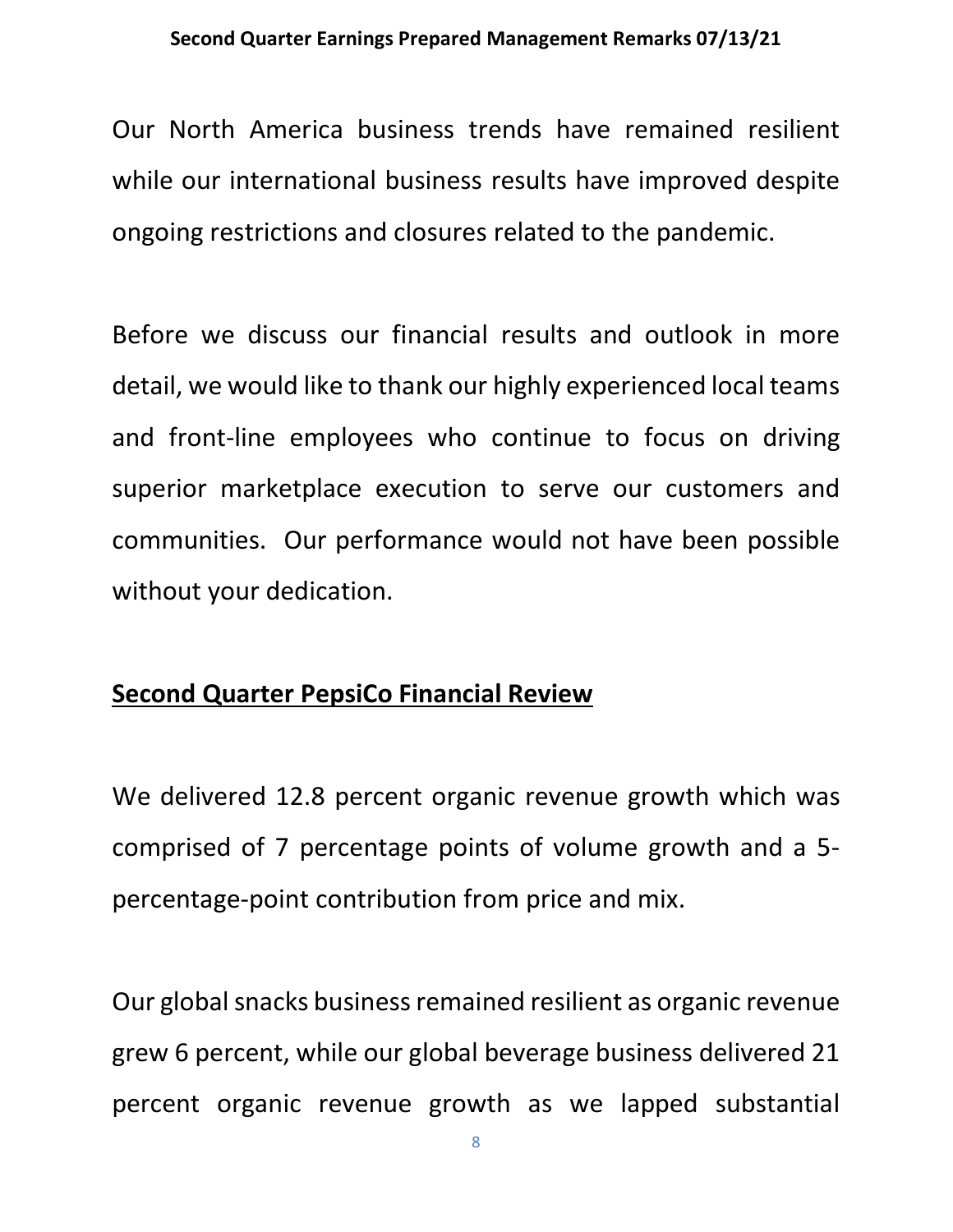impacts related to restrictions and closures associated with the pandemic during the second quarter of 2020.

Our performance highlights the continued strength in both developed and developing and emerging markets, which delivered 12 percent and 16 percent organic revenue growth, respectively.

Our core gross profit increased 17 percent while our core gross profit margin declined (180) basis points. The margin decline was primarily due to the ongoing mix impact from our international acquisitions which also reflects an additional month of Pioneer Foods and Be and Cheery results to conform to PepsiCo's international reporting calendar.

Our core operating profit increased 26 percent and reflects a strong double-digit increase in advertising and marketing spend. And finally, our core constant currency EPS increased 27 percent.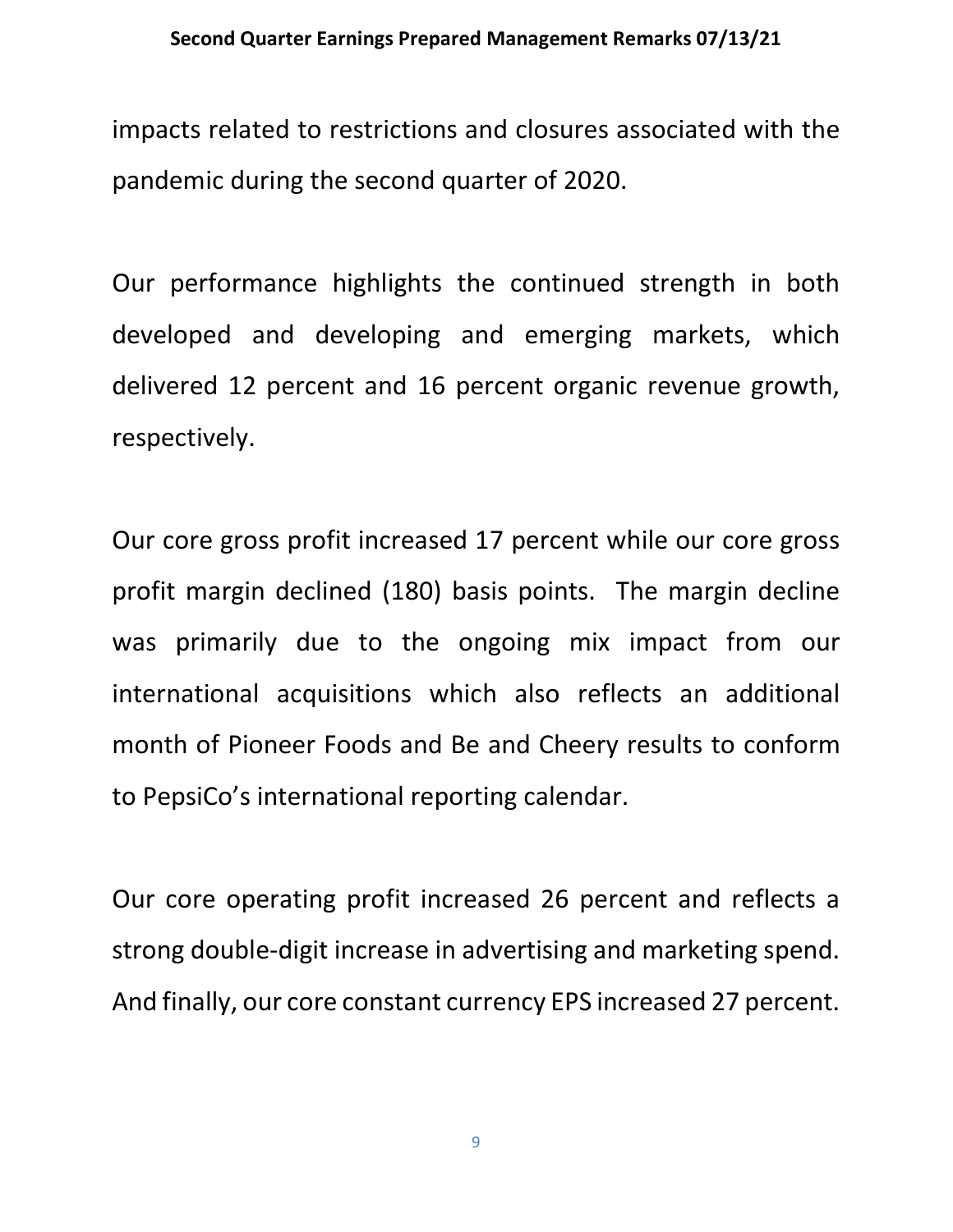## **Second Quarter North America Division Review**

Frito-Lay North America and PepsiCo Beverages North America performed well in the quarter and gained market share while our Quaker Foods North America business declined as it lapped a significant COVID-related surge in demand from the prior year.

**Frito-Lay North America** delivered 6 percent organic revenue growth, with increases in both volume and price/mix.

These results were powered by market share gains in the salty snack category and solid net revenue growth across our key trademark brands, such as Lays, Doritos, Cheetos, and Ruffles and very strong revenue growth from smaller brands such as PopCorners, Sun Chips and Miss Vickie's.

In addition, Frito-Lay continues to focus on offering more choices to meet the changing needs and preferences of consumers, including: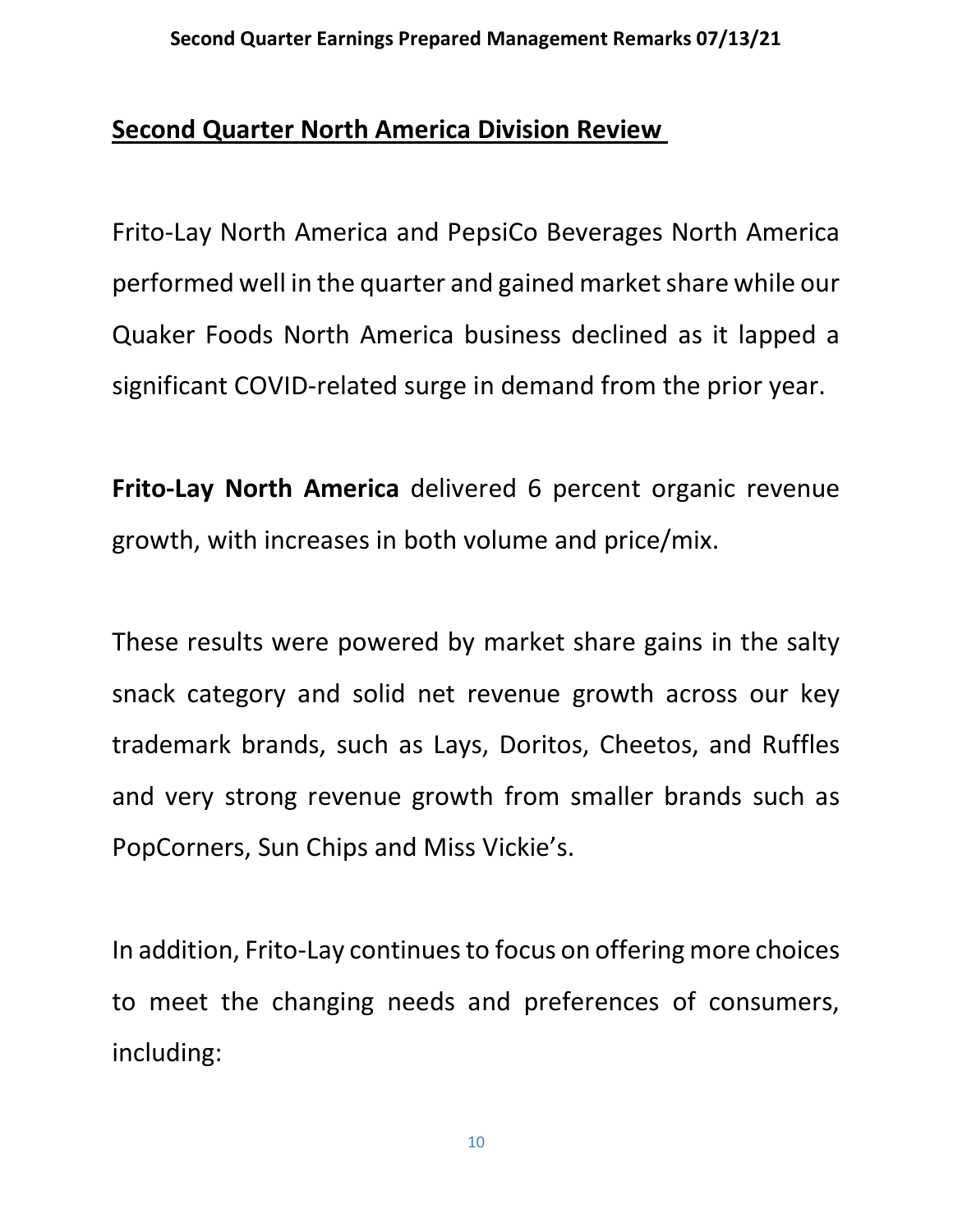- An expanded set of variety pack offerings which continue to deliver strong net revenue growth;
- Continuous flavor and brand innovation such as Doritos 3D Crunch, Cheetos Crunch Pop Mix, a strong lineup of Flamin' Hot varieties; and
- Healthier snacking alternatives such as our Baked and lightly salted offerings.

From a channel perspective, the convenience and gas channel delivered double-digit net revenue growth, while our food service business delivered very strong net revenue growth as it lapped significant restrictions and closures associated with the pandemic in the previous year.

Lastly, Frito-Lay North America's core constant currency operating profit increased 7 percent, while core operating margin increased 45 basis points.

**Quaker Foods North America** gained market share in the athome breakfast, snacks, and meals categories but organic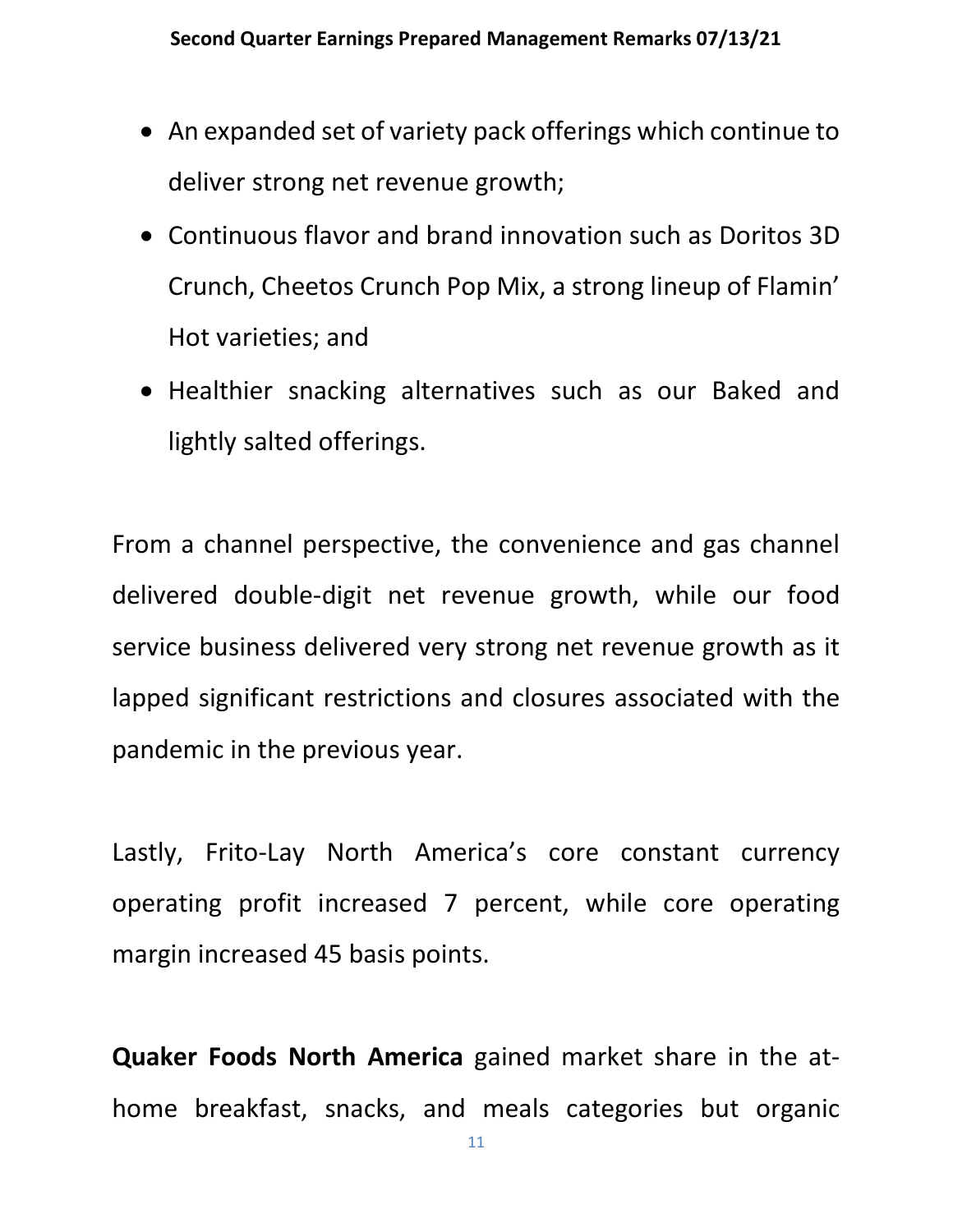revenue declined this quarter as the businesslapped a significant surge in consumer demand from the previous year.

However, on a 2-year basis, Quaker's organic revenue increased 9 percent and reflects the ongoing investments in our brands, capacity, and supply chain.

Quaker's core constant currency operating profit declined in the quarter but increased 20 percent on a two-year basis.

**PepsiCo Beverages North America** had a very strong quarter as organic revenue growth accelerated to 21 percent and core constant currency operating profit increased over 80 percent. We also gained market share in the liquid refreshment beverage category including gains in the Carbonated Soft Drink, Ready-to-Drink Tea, and Juice categories.

Many key brands in our portfolio performed exceptionally well this quarter with double-digit net revenue growth in Pepsi, Mountain Dew, Gatorade, bubly, and Starbucks.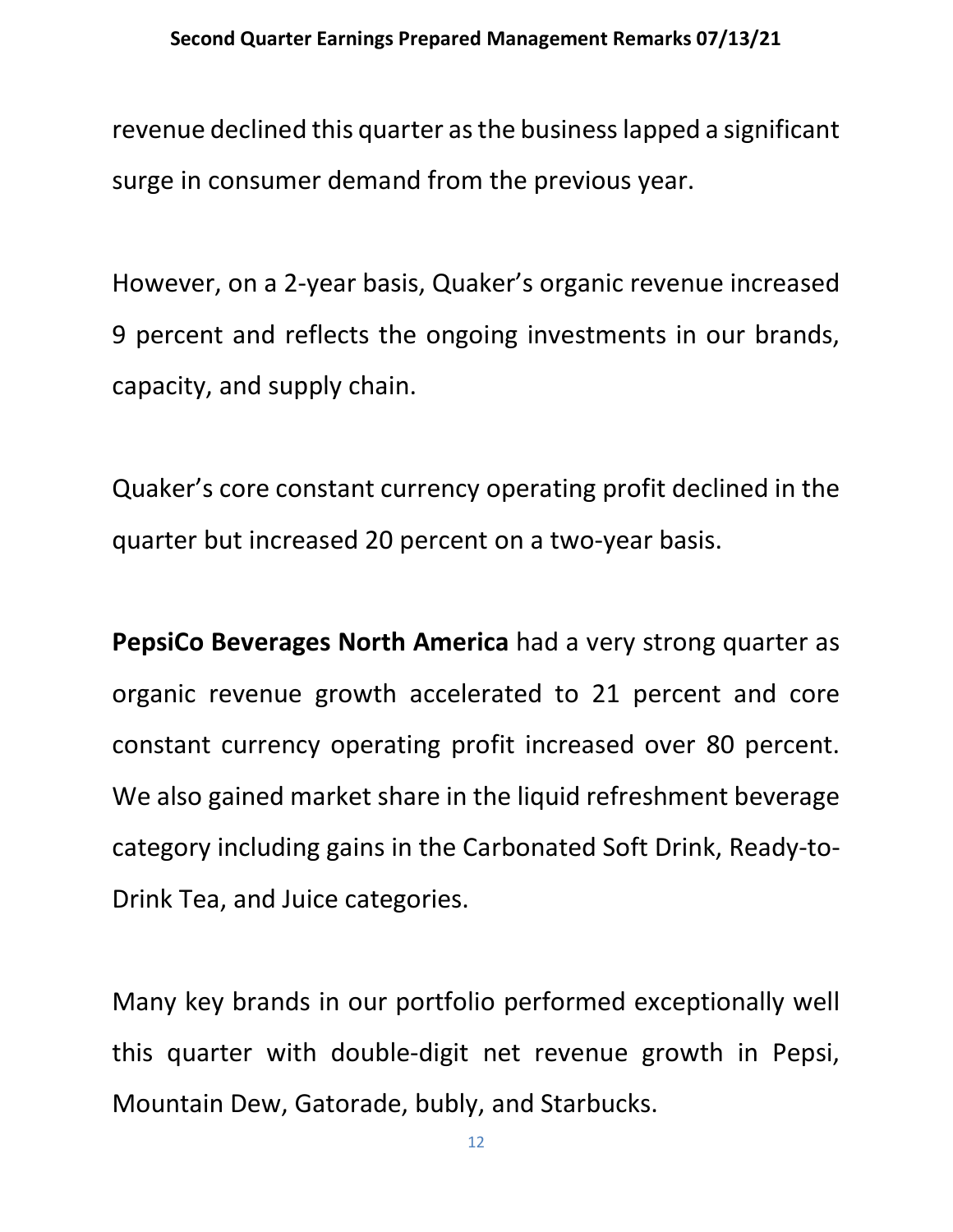#### **Second Quarter Earnings Prepared Management Remarks 07/13/21**

In addition, we continue to invest in our Zero Sugar products and other functional beverages within the carbonated and noncarbonated categories to offer more choices to the consumer, while also tailoring price and package architectures as demand occasions evolve.

From a channel perspective, the large format and convenience and gas channels delivered double-digit net revenue growth, while net revenue for our foodservice business doubled in the quarter as we lapped a significant decline from the previous year due to pandemic-related restrictions and closures.

We also remain optimistic about our ability to increase our presence and improve our performance in the highly profitable and growing energy category with our recent introduction of Mtn Dew Rise Energy, our continuous innovation and activity around Starbucks ready-to-drink coffee products and our investments behind the repositioning and relaunch of the Rockstar portfolio.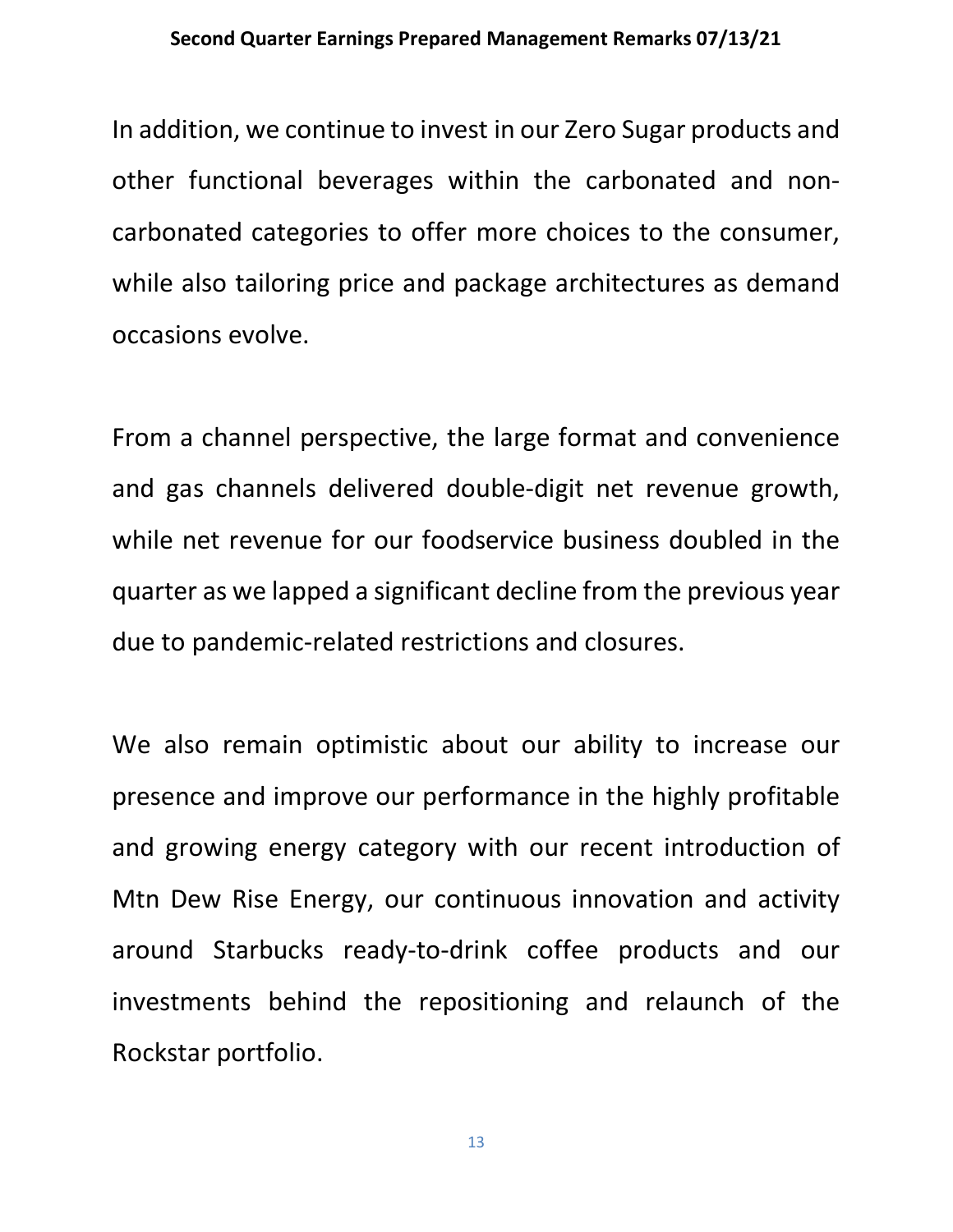#### **Second Quarter International Business Review**

Each of our international divisions delivered good organic revenue growth in the second quarter despite uneven recoveries across many of our international markets.

As mobility trends improved, our International beverage business accelerated and delivered 22 percent organic revenue growth, while our International snack business delivered 11 percent organic revenue growth.

Many of our international markets delivered strong results including double-digit organic revenue growth in Mexico, Russia, Brazil, Turkey, Egypt, India, Germany, France, Spain, and South Africa, high-single-digit growth in Poland and mid-single-digit growth in the U.K.

Year to date, we have also gained savory market share in many of our largest international markets, including Mexico, Brazil, China, and Russia and we gained beverage market share in Egypt,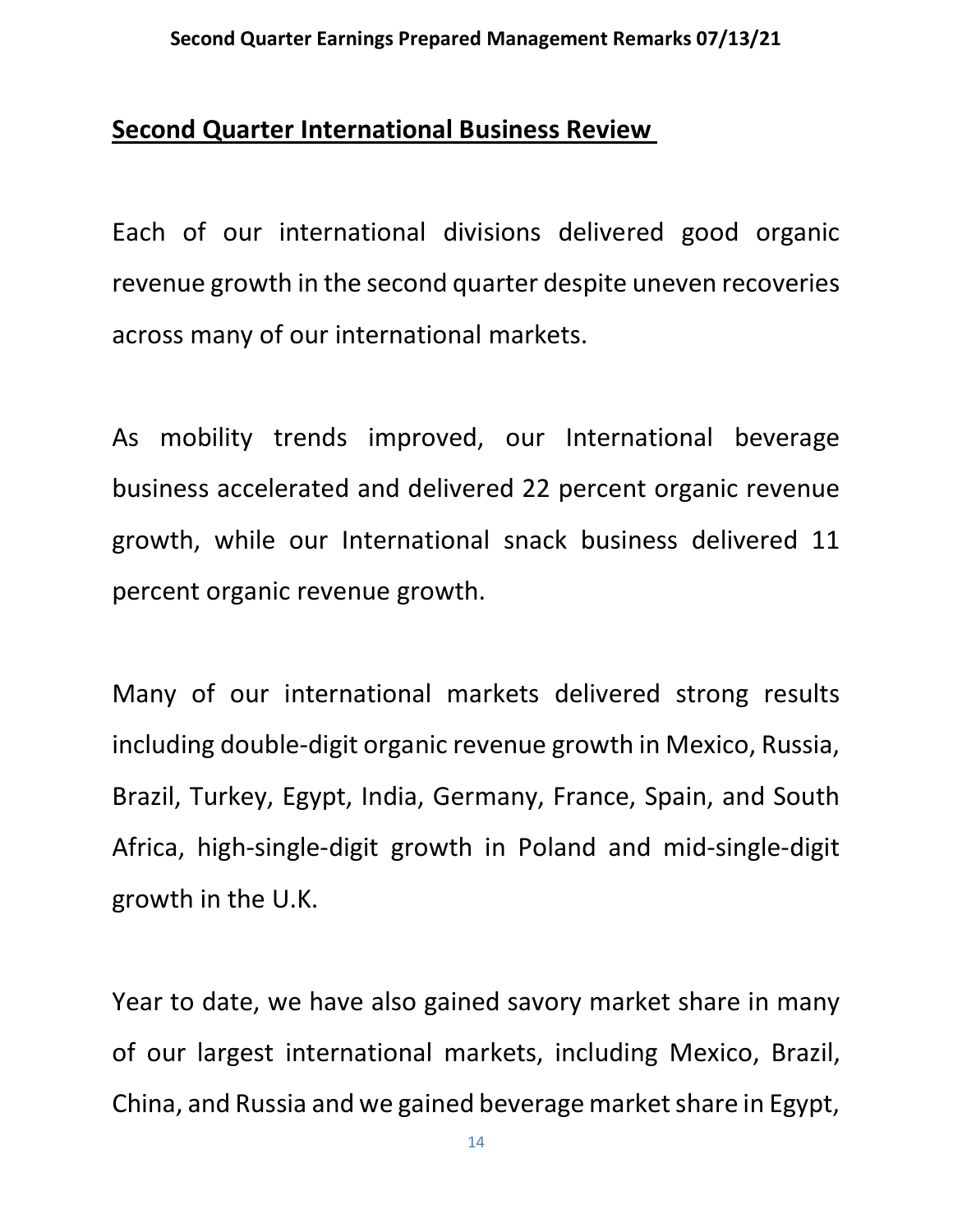Mexico, China, India, and Russia.

Lastly, we delivered strong double-digit net revenue growth in our SodaStream business during the quarter. We continue to remain optimistic about this platform that provides our consumers a customizable product that is both 'better for you' and better for the planet.

## **Restructuring Initiative Update**

As mentioned in our Q2 2021 earnings release and 10-Q, we are expanding the duration and scope of our 2019 productivity plan and extending our target to deliver at least \$1 billion in annual productivity savings through 2026.

The expansion of the 2019 plan reflects further initiatives to leverage new technology and business models to simplify, harmonize and automate processes; re-engineer our go-tomarket and information systems; and simplify our organization and optimize our manufacturing and supply chain footprint.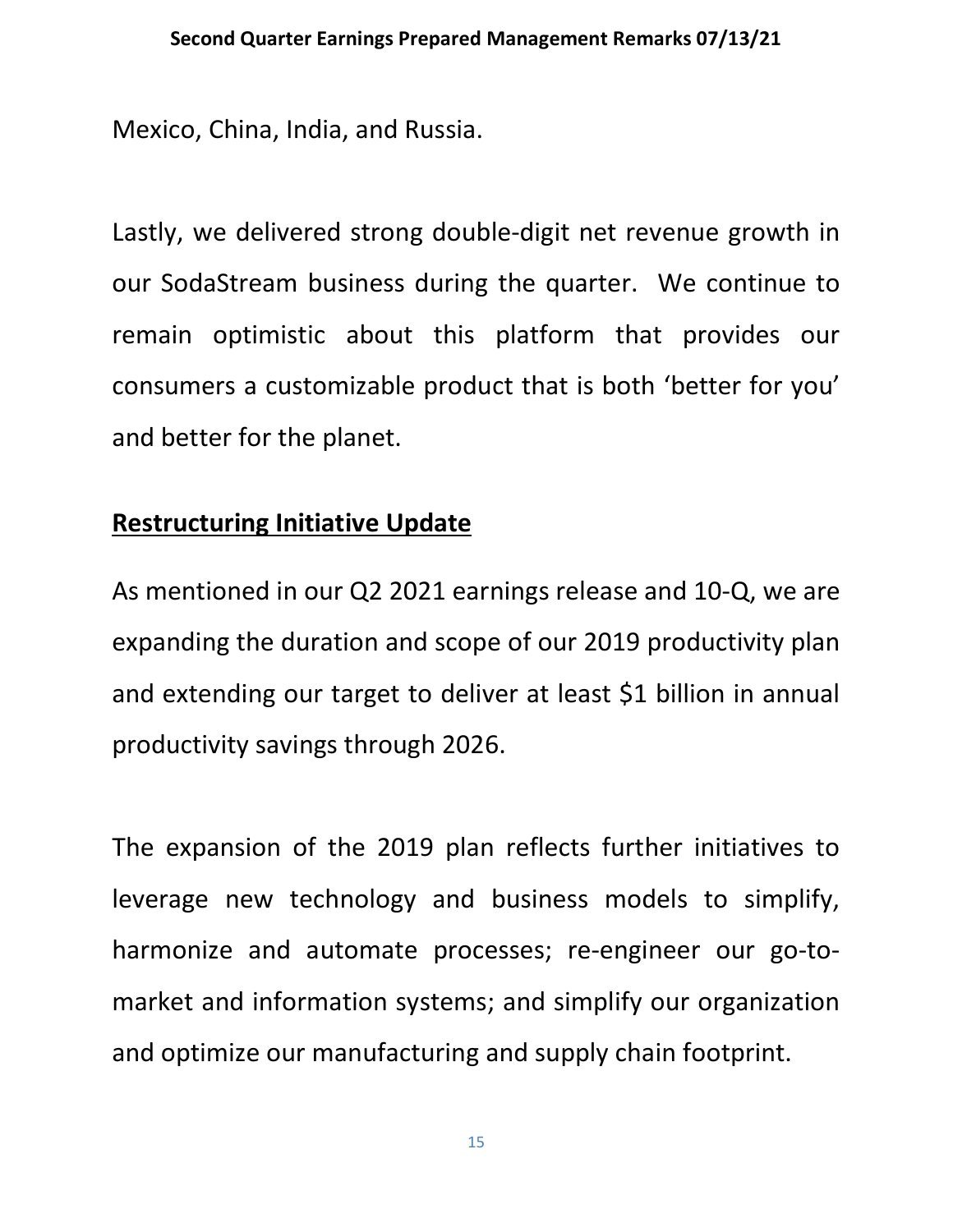In connection with these efforts, the company now expects to incur pre-tax charges of approximately \$3.15 billion through 2026 (previously \$2.5 billion), including cash expenditures of approximately \$2.4 billion (previously \$1.6 billion).

# **2021 Outlook and Guidance Update**

Looking ahead, we continue to expect gradual improvements in population mobility as vaccination efforts expand across the globe.

With respect to our businesses, we expect:

- Our North America snacks business to remain resilient, while Quaker Foods may continue to be impacted by a moderation in certain stay-at-home trends as population mobility continues to improve.
- Our North America beverage business to remain rational with a focus on strong marketplace execution and profitable growth.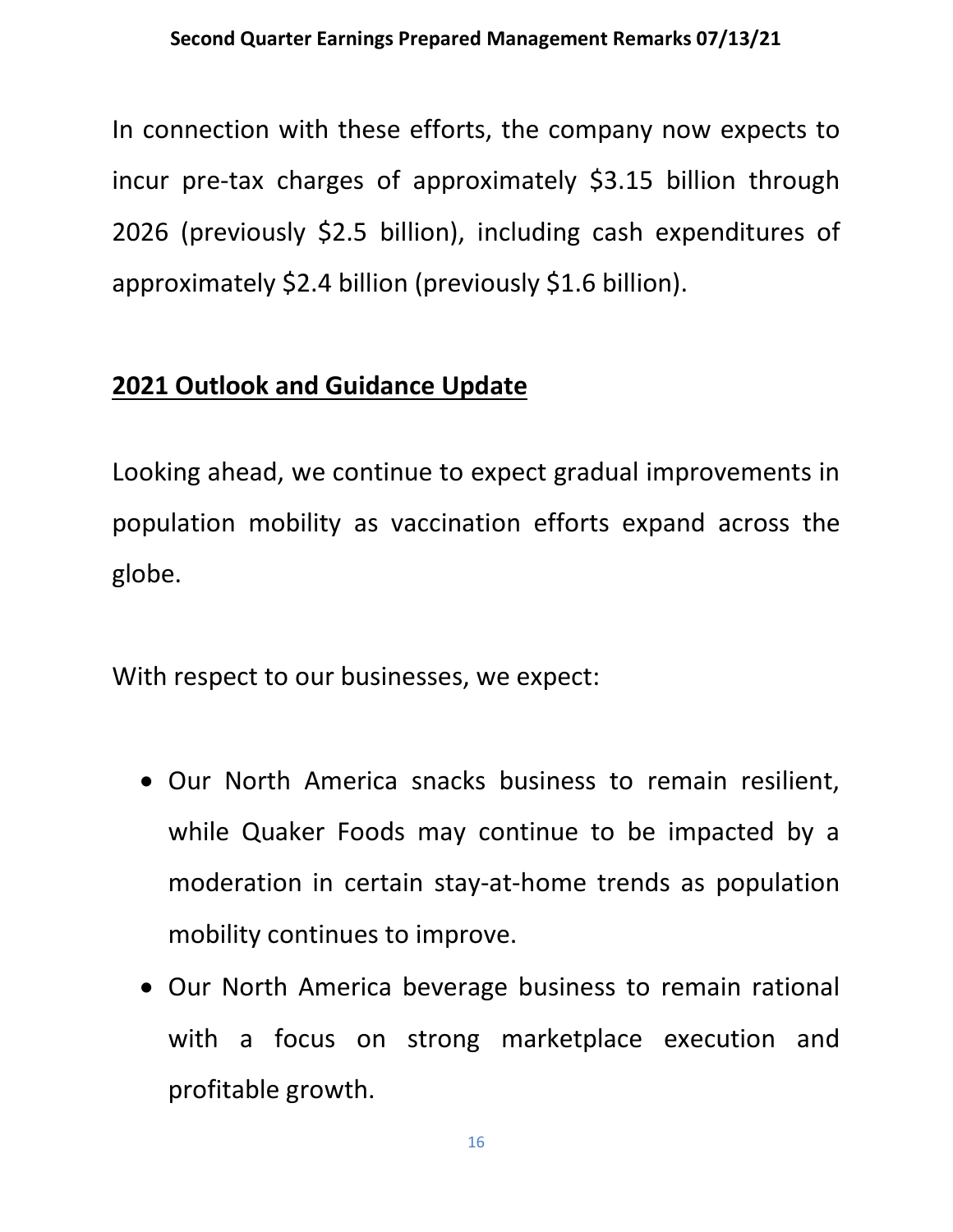• Our international markets to perform well despite an uneven recovery across geographies as vaccination efforts and mobility trends vary.

In addition, we will continue to invest in our brands, innovation, manufacturing capacity, supply chain, and go-to-market systems to enhance our marketplace execution and become a more consumer-centric company.

We also expect to ramp up our net revenue management efforts by utilizing rate, mix and assortment solutions to mitigate the impact of higher input, freight, and supply chain costs.

With respect to our full-year guidance, we now expect our fiscal year 2021 organic revenue to increase 6 percent (versus our previous guidance of mid-single-digit growth), and our core constant currency earnings per share to increase 11 percent (versus our previous guidance of high-single-digit growth). We continue to expect: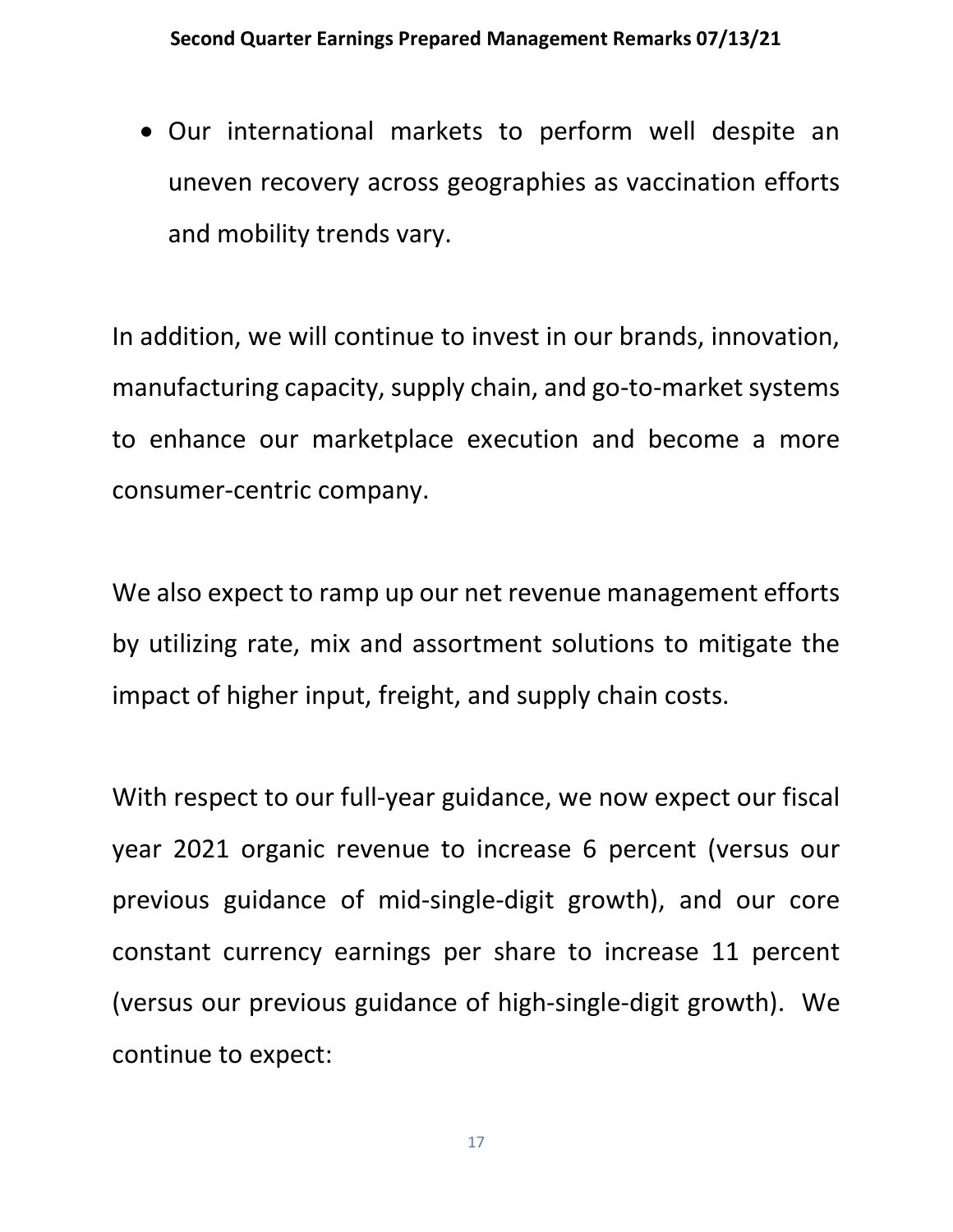- A core annual effective tax rate of approximately 21 percent; and
- Total cash returns to shareholders of approximately \$5.9 billion, comprised of dividends of approximately \$5.8 billion and share repurchases of \$106 million. We completed our share repurchase activity and do not expect to repurchase any additional shares for the balance of 2021.

Based on current market consensus rates, we continue to expect foreign exchange translation to benefit our reported net revenue and core earnings per share performance by 1 percentage point.

This assumption and the guidance above imply 2021 core earnings per share of approximately \$6.20, a 12 percent increase compared to 2020 core earnings per share of \$5.52.

As it relates to our 2021 capital allocation priorities, we remain focused on increasing our capital spending to meet the critical growth and investment needs of our business and returning cash